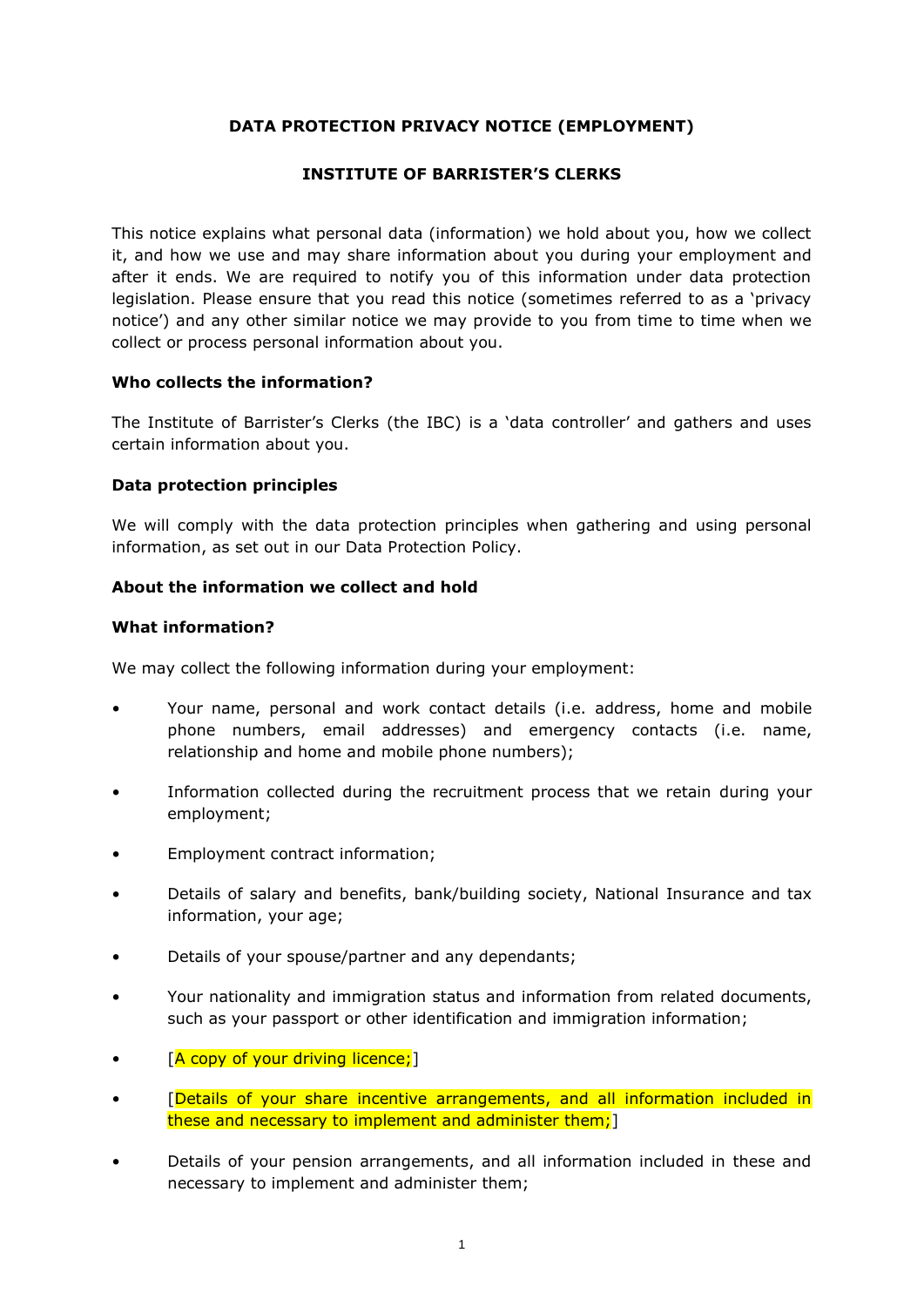- Information regarding your fitness for work, and information in your sickness and absence records (including sensitive personal information regarding your physical and/or mental health);
- Your racial or ethnic origin, sex and sexual orientation, religious or similar beliefs;
- [Criminal records information, including the results of Disclosure and Barring Service (DBS) checks; 1
- **[Your trade union membership;**]
- Information on grievances raised by or involving you (depending on the nature of the grievance this may include sensitive personal information);
- Information on conduct and/or other disciplinary issues involving you (depending on the nature of the issue this may include sensitive personal information);
- Details of your appraisals and performance reviews;
- Details of your performance management/improvement plans (if any);
- Details of your time and attendance records;
- *[Information regarding your work output;]*
- Information in applications you make for other positions within our organisation;
- Information about your use of our IT, communication and other systems, and other monitoring information;
- Your image, in photographic [and video] form;
- Details of your use of business-related social media, such as LinkedIn;
- Your use of public social media (only in very limited circumstances, to check specific risks for specific functions within our organisation; you will be notified separately if this is to occur); and
- Details in references about you that we give to others.

Certain of the categories above may not apply to you if you are a worker, agency worker, independent contractor, freelancer, volunteer or intern.

## **How we collect the information**

We may collect this information from you, your manager, your personnel records, the Home Office, [share scheme administrators,] [pension administrators,] your doctors, from medical and occupational health professionals we engage and from our insurance benefit administrators, [the DBS,] [your trade union,] other employees, [consultants and other professionals we may engage, e.g. to advise us generally and/or in relation to any grievance, conduct appraisal or performance review procedure,] [insert details of systems used e.g. door entry systems, swipe card systems, time management system,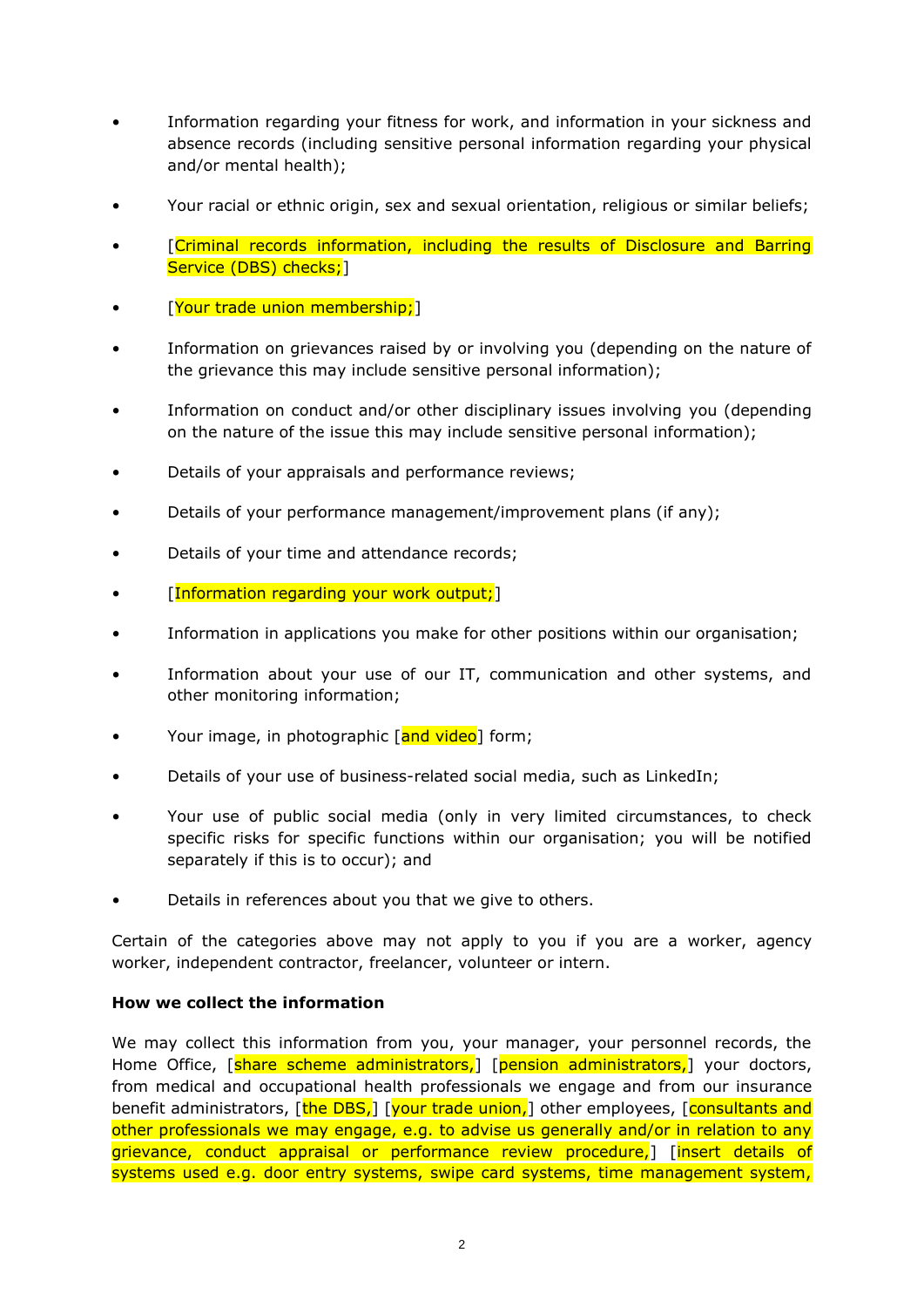time clock records, application logs,] [insert details of relevant systems, such as keystrokes and mouse movements, screen capture, application logs, webcams, [automated monitoring of our websites and other technical systems, such as our computer networks and connections, CCTV and access control systems, communications systems, remote access systems, [trading platforms,] email and instant messaging systems, intranet and Internet facilities, telephones, voicemail, mobile phone records [insert any other relevant systems such as data loss prevention tools, next-generation firewalls, unified threat management systems, transport layer security, eDiscovery technology, mobile device management systems, I [relevant websites and applications].

#### **Why we collect the information and how we use it**

We will typically collect and use this information for the following purposes (other purposes that may also apply are explained in our Data Protection Policy [insert any other relevant policies]):

- for the performance of a contract with you, or to take steps to enter into a contract;
- for compliance with a legal obligation (e.g. our obligations to you as your employer under employment protection and health safety legislation, and under statutory codes of practice, such as those issued by Acas);
- for the purposes of our legitimate interests or those of a third party (such as a benefits provider), but only if these are not overridden by your interests, rights or freedoms.
- because it is necessary for carrying out obligations or exercising rights in employment law;
- for reasons of substantial public interest (i.e. equality of opportunity or treatment, [promoting or retaining racial and ethnic diversity at senior level,] [regulatory requirements]); and
- to defend any legal claims that may be brought against us in connection with your employment, or to establish, bring or pursue any claim against you, e.g. to enforce post-termination restrictions; this will typically involve passing information on to our legal advisers, who will be subject to strict professional and contractual duties of confidentiality.

Further information on the monitoring we undertake in the workplace and how we do this is available in our *[insert details of relevant policy that deals with monitoring* undertaken by the employer], available from [set out details of how employee can access the policy].

We seek to ensure that our information collection and processing is always proportionate. We will notify you of any material changes to information we collect or to the purposes for which we collect and process it.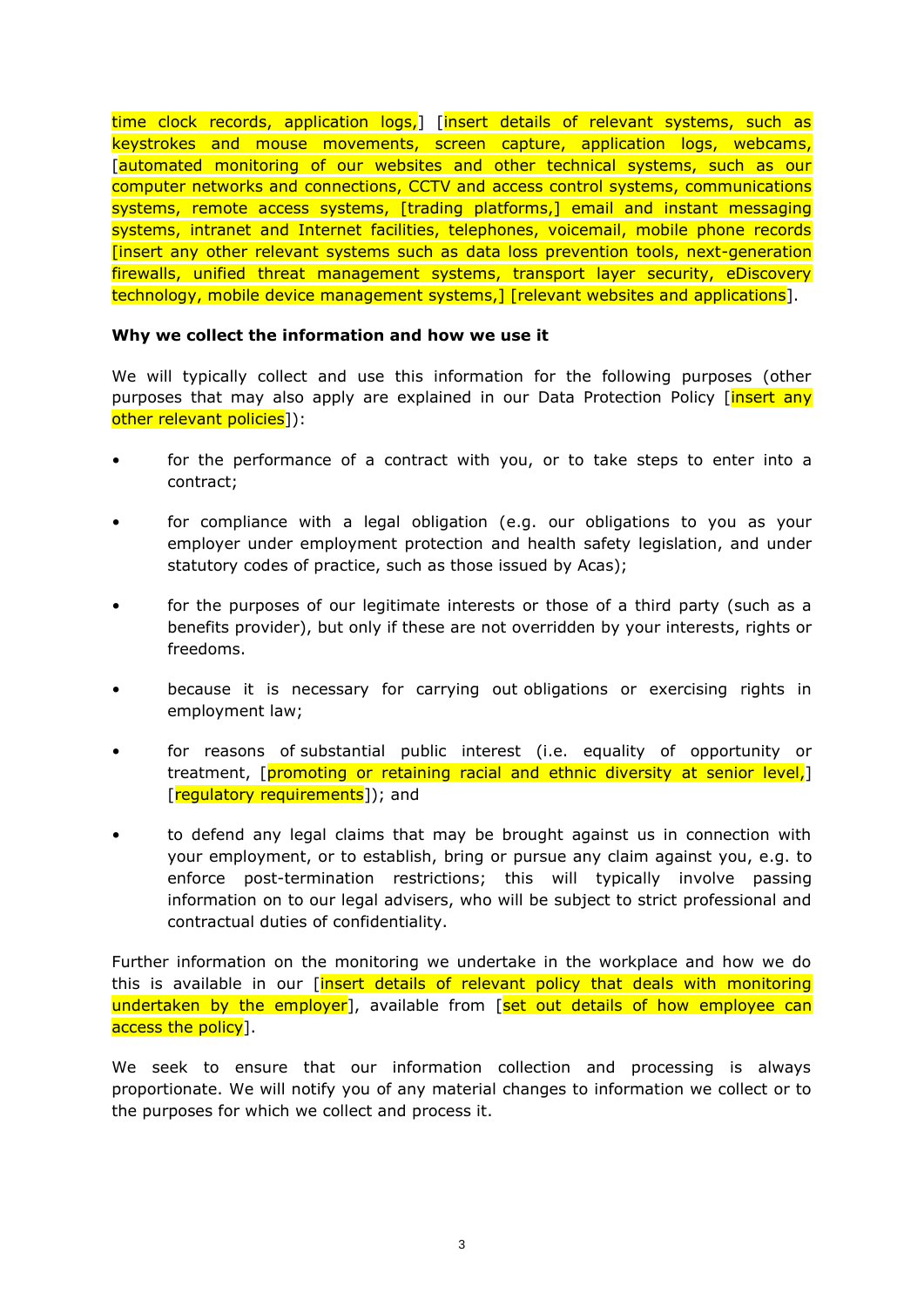#### **How we may share the information**

We may also need to share some of the above categories of personal information with other parties, such as external contractors and our professional advisers and with potential purchasers of some or all of our business or on a re-structuring. Usually, information will be anonymised but this may not always be possible. The recipient of the information will be bound by confidentiality obligations. We may also be required to share some personal information  $\sqrt{w}$  with our regulators or as required to comply with the law.

#### **Where information may be held**

Information may be held at our offices, and third-party agencies, service providers, representatives and agents as described above. [Information may be transferred internationally to [identify any particular country that is relevant] [and other countries around the world, including countries that do not have data protection laws equivalent to those in the UK, for the reasons described above.] We have security measures in place to seek to ensure that there is appropriate security for information we hold.

## **How long we keep your information**

We keep your information during and after your employment for no longer than is necessary for the purposes for which the personal information is processed.

## **Your right to object to us processing your information**

Where our processing of your information is based solely on our legitimate interests (or those of a third party), you have the right to object to that processing if you give us specific reasons why you are objecting, which are based on your particular situation. If you object, we can no longer process your information unless we can demonstrate legitimate grounds for the processing, which override your interests, rights and freedoms, or the processing is for the establishment, exercise or defence of legal claims.

Please contact [insert name and/or position of person responsible for data protection] who can be contacted  $\sqrt{\frac{set}}$  out details of how named person can be contacted, e.g. email and telephone number] if you wish to object in this way.

#### **Your rights to correct and access your information and to ask for it to be erased**

Please contact [insert name and/or position of person responsible for data protection], who can be contacted  $\sqrt{\frac{\text{set out details of how named person can be contracted, e.g. email}}$ and telephone number] if (in accordance with applicable law) you would like to correct or request access to information that we hold relating to you or if you have any questions about this notice. You also have the right to ask [insert name and/or position of person responsible for data protection] for some but not all of the information we hold and process to be erased (the 'right to be forgotten') in certain circumstances. [insert name and/or position of person responsible for data protection] will provide you with further information about the right to be forgotten, if you ask for it.